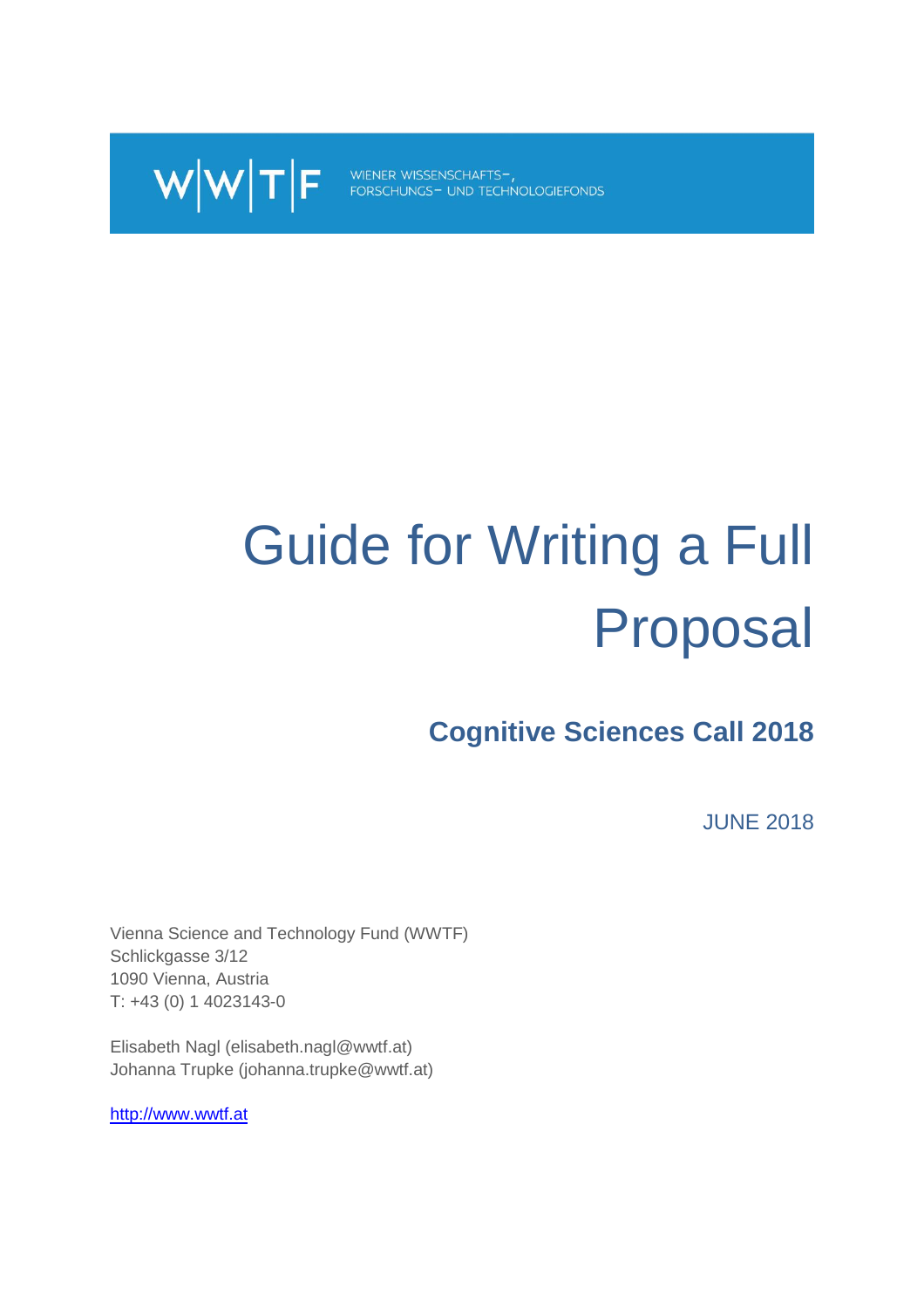# **About WWTF**

The Vienna Science and Technology Fund (WWTF) is the only larger Austrian private nonprofit organization established to promote science and research. WWTF started its funding activities in 2003. According to its statutes, WWTF aims to fund excellent scientific research(ers) following the highest international standards in order to promote Vienna as a city of science and research.

WWTF provides substantial funding for larger multi-annual research projects at home institutions located in Vienna ("Project Funding"), as well as striving to attract excellent researchers from abroad to Vienna ("Vienna Research Groups for Young Investigators"). WWTF runs calls resulting in a strong competition for funding.

Currently, WWTF runs the following thematic programmes: "Life Sciences" (\*2003), "Mathematics *and* ..." (\*2004), "Information and Communication Technology" (\*2008), and "Cognitive Sciences" (\*2011). The financial resources of WWTF originate from the "*Privatstiftung zur Verwaltung von Anteilsrechten*" and from the City of Vienna.

While the thematic funding programmes are established in close coordination with Viennese RTD policy and initiatives, the review and selection process lies strictly in the hands of international scientists not employed in Austria. For each call, an appropriate international expert jury is formed. Additionally, for each application entering the full proposal stage a number of written peer reviews are obtained.

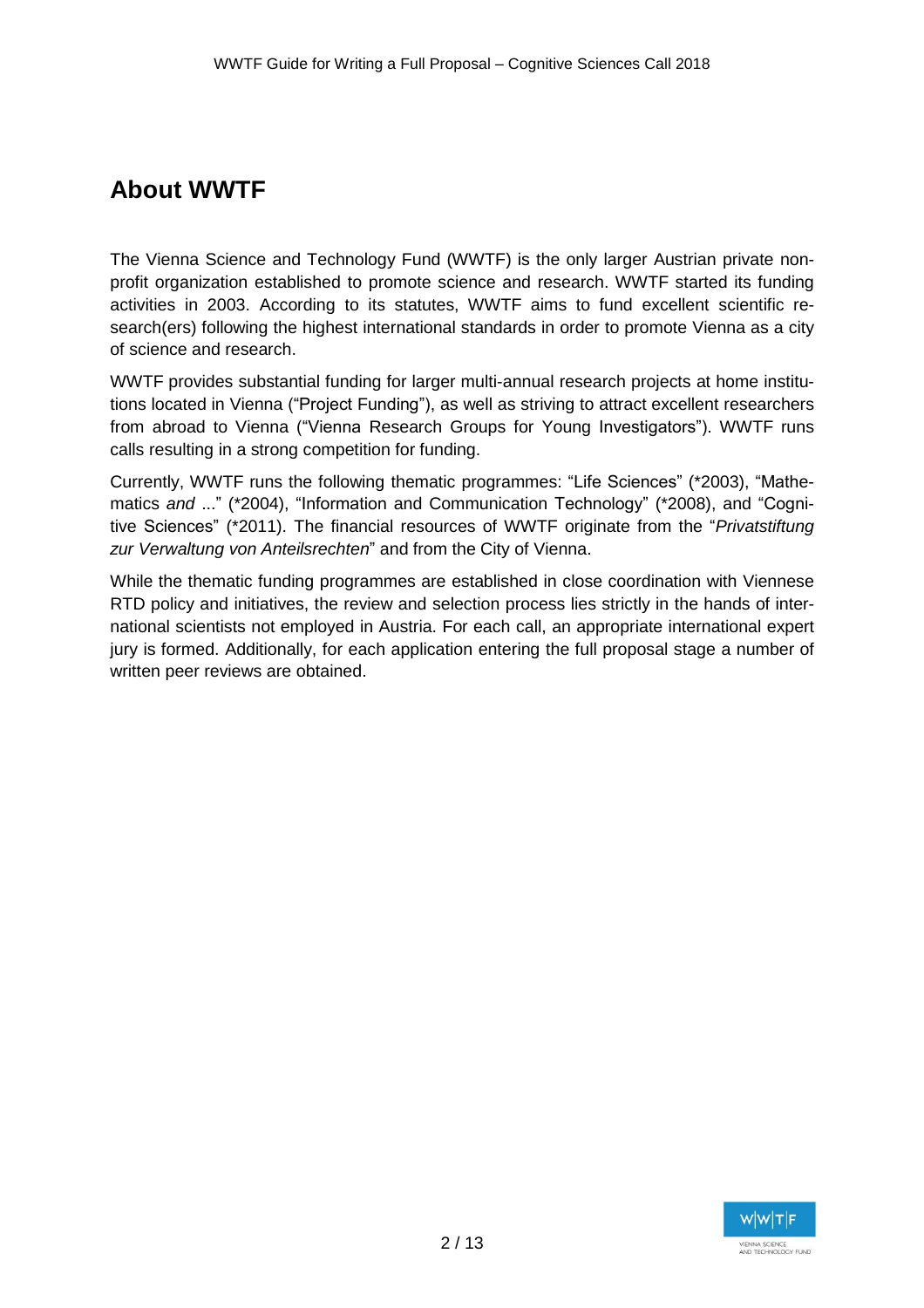## **Important Issues**

The **Call Fiche** including contact information of WWTF call managers is available at [www.wwtf.at.](http://www.wwtf.at/) The formal criteria for a WWTF CS 2018 project include a minimum funding volume of € 200,000 with an upper range of up to  $∈$  600,000 and a planned duration of 2-4 years. In total, € 3 million are dedicated to this call.

The **Principal Investigator (PI)** of a WWTF project must have a Viennese home institution to which the project is affiliated. This includes researchers moving to Vienna with a Viennese affiliation and work place in case of funding. Project **partners** outside of Vienna may receive funding of up to 20% of the total funding applied for. Partners outside Vienna are an option; they are neither obligatory nor a formal criterion for acceptance.

For **universities**, WWTF projects are treated according to §27 of the 2002 University Act. Therefore, authorized signatures from the university / scientific institution acting as home institution are mandatory for submission. In case of funding, the PI's home institution will be the formal contract partner for WWTF with the principal investigator taking full scientific and financial responsibility.

WWTF funding may be used for all project-related costs; however, the main focus should be on funding scientific personnel. Everybody employed in a WWTF-funded project should get a fair contract with at least a *minimum wage* according to the "Kollektivvertrag" (collective agreement) of the Austrian Universities or – for staff employed at non-university institutions – according to the standards of the Austrian Science Fund (FWF) available online at www.fwf.ac.at/de/forschungsfoerderung/personalkostensaetze. A maximum total employment is set to 100%. When planning the budget, please use full-time equivalent (FTE) salaries and be aware that the PhD salary listed by FWF is for a 75% position.

No personnel costs can be claimed for permanent senior staff that is fully financed by the institution. Exceptions are made for institutions whose basic institutional block funding is less than 40% of the overall budget of the organisation. In these cases, permanently employed senior staff can claim up to 20% of their annual salary from WWTF.

The personnel categories are:

- **Senior Personnel:** highly qualified scientists, usually already in permanent employment
- *Post Doc:* or equivalent qualification, including Senior Postdocs
- *PhD Student:* or equivalent qualification
- *Diploma Student:* Bachelor or Master students
- **Office/Technician:** office staff or technical staff (proportional funding only)

The funding by WWTF under this scheme is not intended to cover investment in general infrastructure, however pro rata depreciation rates for the project duration are fundable for **equipment** necessary for the project. WWTF funding also covers **materials** (consumables and small devices up to €1,500 each), **travelling costs** (incurred for attending project related scientific events and invitations), **publication costs** (including costs for patent filing and open access publication), **workshops / conferences** (costs incurred for own scientific events), and **other project related costs**. However, non-personnel costs must be balanced and should not exceed 30% of the funding volume applied for.

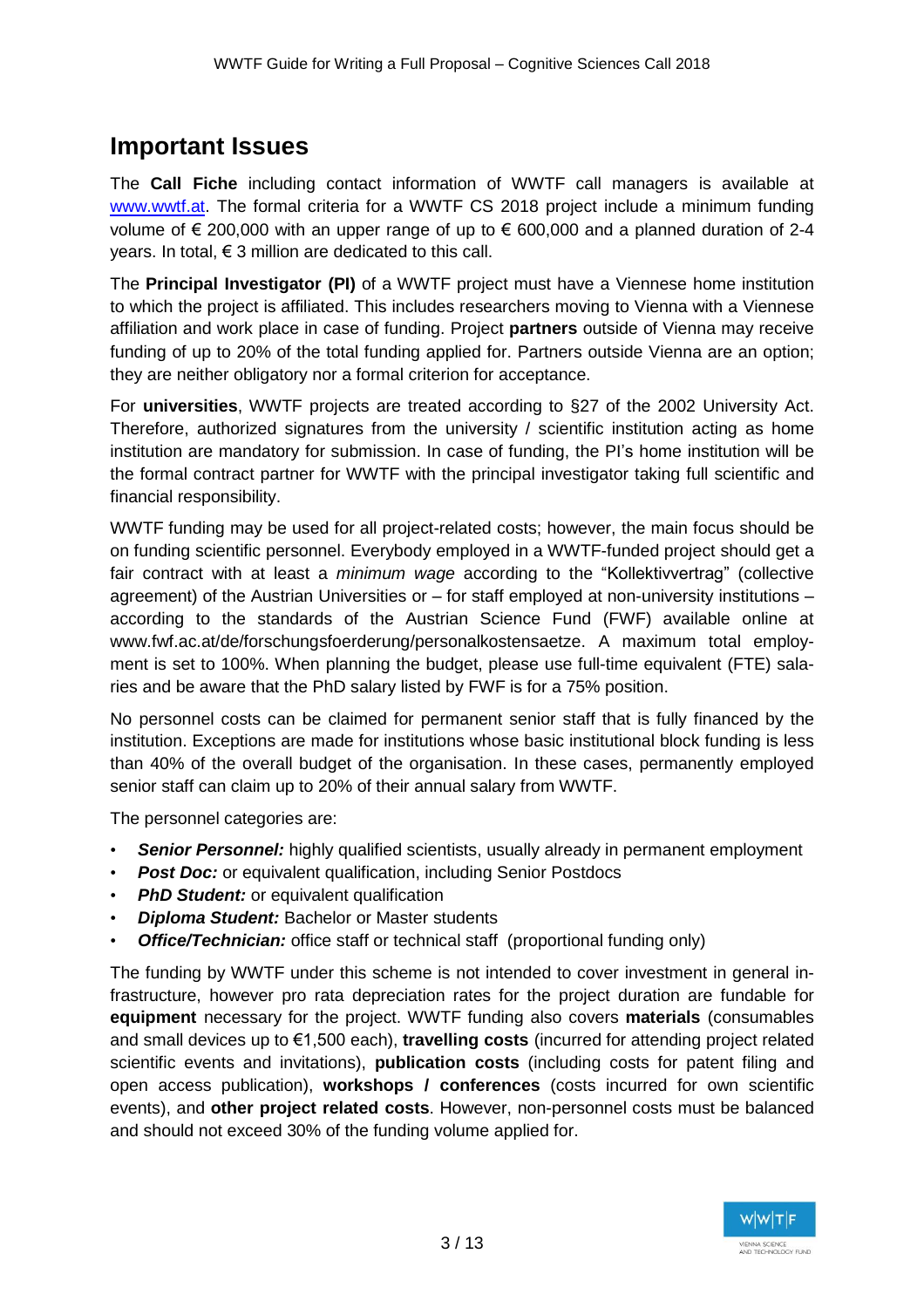WWTF pays a **maximum of 20% overhead**. Overhead ("indirect costs") is calculated as 20% of the direct costs of the project. The total funding volume is calculated as direct + indirect costs. In case of funding a separate project account / SAP number for bookkeeping is necessary for each project and the direct costs must be reported to WWTF. The overhead is paid as a flat rate with no conditions attached. Kindly comply with the overhead regulations of the involved institutions.

Compliance with the **rules for good scientific practice including the appreciation of ethical aspects in research** is mandatory even at the proposal stage.

- If approval from the ethics committee/institutional review board is required for the planned project this has to be clearly stated at the short proposal stage and the approval ("Votum") **has to be submitted online with the full proposal to WWTF (PDF upload in the section "Research Project").**
- The approval by the ethics committee has to be specific for the planned WWTF project; therefore the title of the project should be the same as on the approval (minor deviations are possible). If the title of the approved research differs significantly from the planned WWTF project, the PI has to include a statement (in the online submission system) confirming that the approval covers the planned research.
- If the main applicant for the ethical approval is not the PI or co-PI/Core-Team Member of the WWTF proposal, a clear statement has to be included in the online proposal whereby the PI or co-PI/Core-Team Member confirms that he/she is authorized to conduct the planned research within this ethical approval.
- If the planned research is covered by an existing approval, the applicants have to submit the extension of the approval ("Verlängerung der Gültigkeit des Votums"). The above also applies for extensions.
- Should it be impossible to have a final approval before the full proposal deadline due to reasons which are beyond the control of the applicant, such as constraints imposed by the local ethics committee, the applicant **must explain the reasons in the provided textbox** in the submission system and send the preliminary approval **at the latest by the 15th of November 2018 to the call manager**.

**Non-compliance will result a rejection of the proposal on formal grounds and will therefore not be further processed or sent for evaluation.**

Please also consider WWTF's open access policy available at [www.wwtf.at.](http://www.wwtf.at/)

# **Funding Criteria**

This WWTF call aims to support interdisciplinary teams that address innovative research questions in the field of Cognitive Sciences in order to advance the understanding of cognition and behaviour in humans, animals and/or artificial cognitive systems.

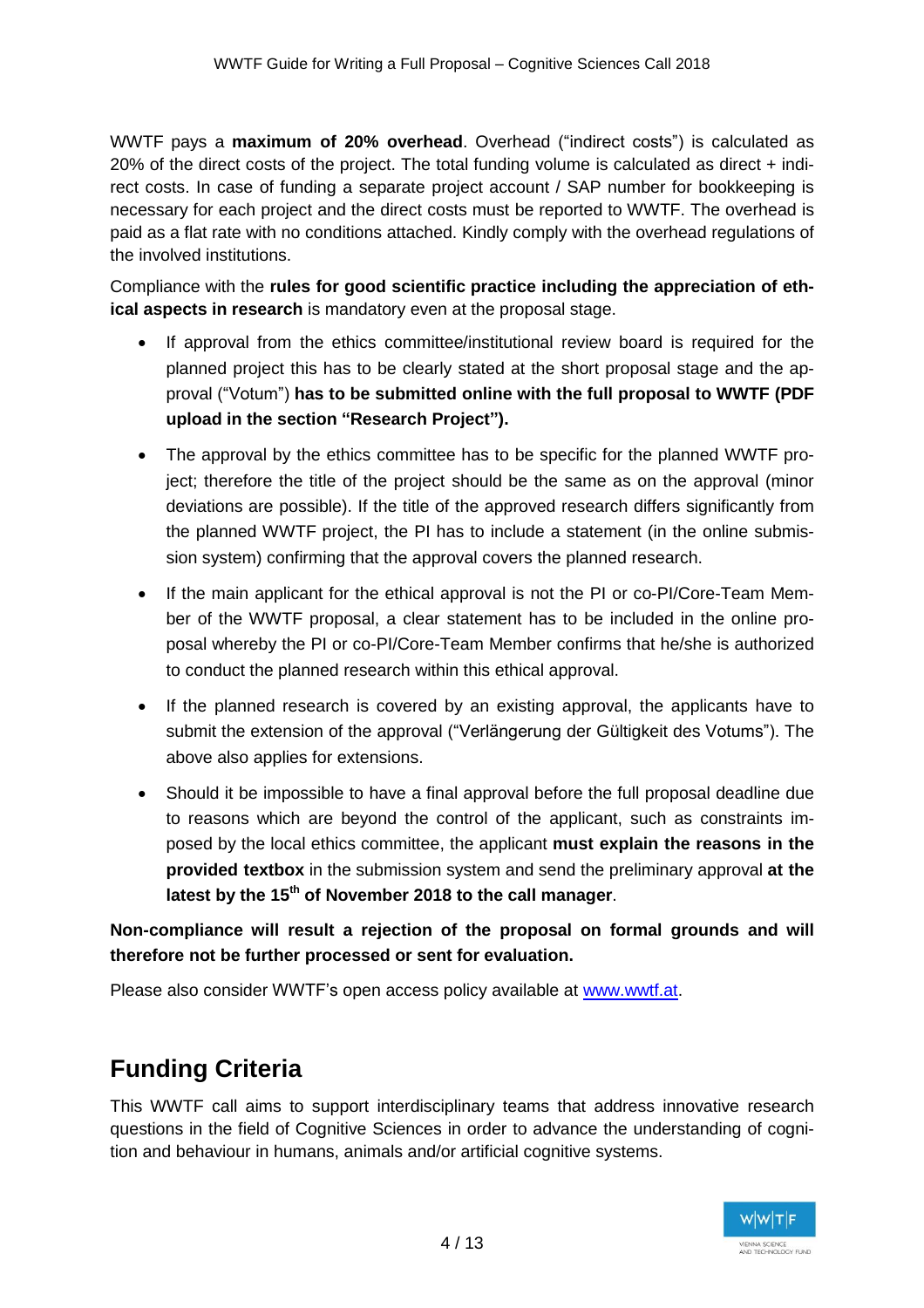The key selection criterion for this call is **scientific quality**, i.e., both the applicant and the submitted proposal must be scientifically outstanding. The **innovative aspects** of a project are also major criteria in the review of the proposals.

WWTF provides funding for scientific re-search projects which:

- Bring together two to three different scientific disciplines to address innovative research questions in the field of Cognitive Sciences (incl. Neurosciences),
- include empirical data (i.e. purely theoretical approaches will be excluded),
- improve the understanding of current substantial research questions in the Cognitive Sciences and demonstrate how the proposed work advances the Cognitive Sciences as a field,
- are characterized by a well-defined scientific research plan that includes clearly identified research questions and hypotheses, and a catalogue of sound methods to address the research questions,
- have a proposing team of researchers demonstrating a solid scientific track record according to the academic age and reflecting the interdisciplinary nature of the call.

Projects may come from all fields and subdomains of the Cognitive Sciences. Partners may come from areas and disciplines outside the Cognitive Sciences.

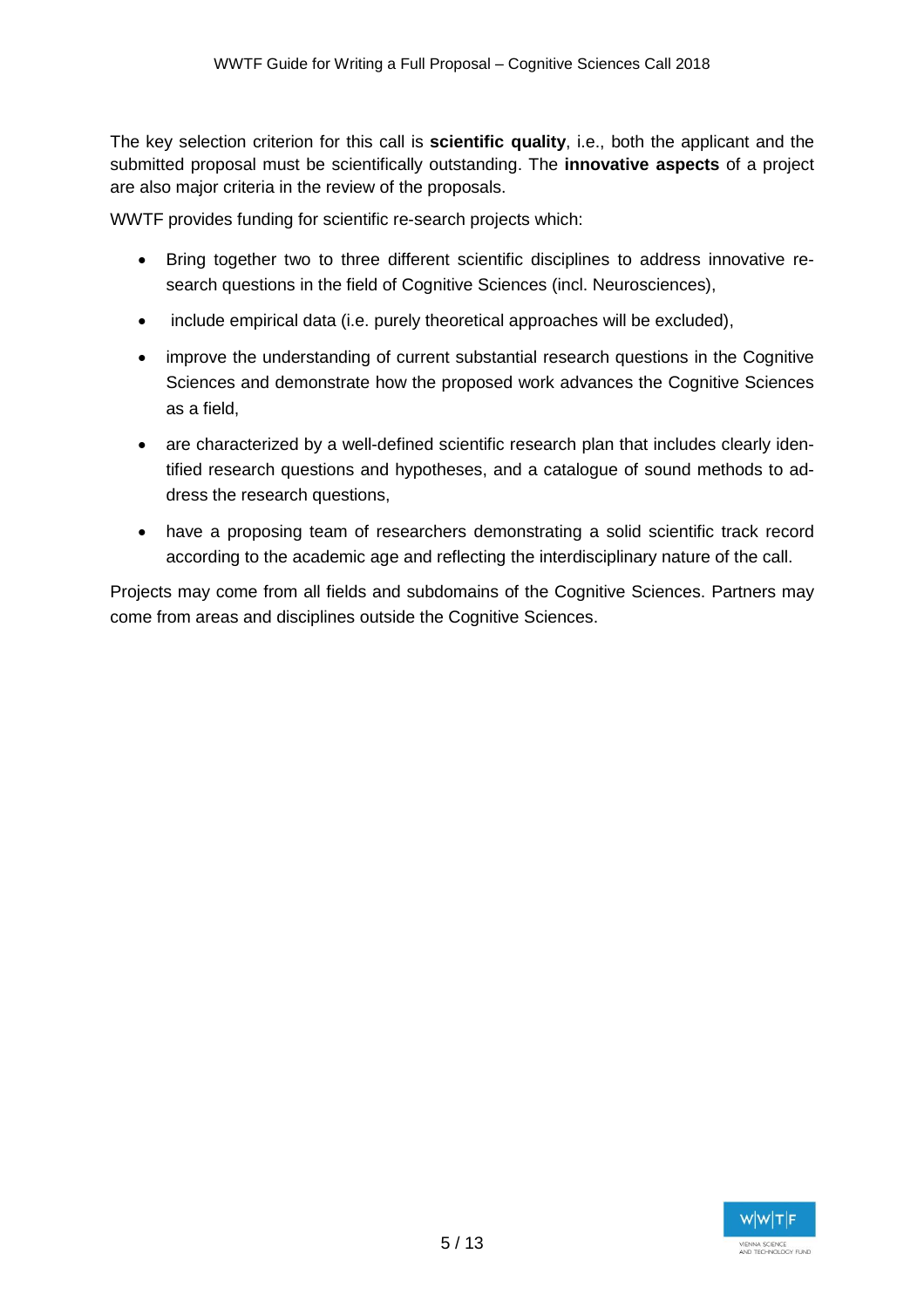# **Evaluation Process**

In this call a **two-stage submission process** is used: in the first stage, a short proposal (character limits incl. spaces are defined in the online submission system) were submitted describing the key objectives and motivation for the proposed work. Second, the applicants of successful short proposals are invited to submit a full proposal.

Full proposals will have to be submitted by **August 9, 2018 at 2pm**.

#### **Evaluation procedure in detail:**

**1. Formal eligibility check by WWTF:** the proposals will be screened for formal eligibility by the WWTF office based on the following criteria: Principal Investigator is affiliated to a Viennese research institution | duly submitted | funding range between  $\epsilon$  200,000 and  $\epsilon$ 600,000 | required signatures | all required parts filled out | length of the proposal not exceeded | not more than two key roles in different proposals. **Proposals that do not meet the key requirements outlined will not be sent for further evaluation to the jury or reviewers.** Applicants of proposals which are deemed ineligible will be informed shortly after the submission deadline.

**2. Evaluation of full proposals:** The full proposal must be consistent and in accordance with the successful short proposal, extending it by providing full details about the approach, the specific work plan etc. Full proposals should not exceed the size limits indicated in the submission system. The evaluation of full proposals is carried out through a combination of written international peer review and a jury of international experts that convene in Vienna. At least **two jury members** are assigned to each proposal which at first undergoes **written peer review** by at least three international reviewers.

**3. Jury meeting** in Vienna in December 2018: This is the most significant step in the assessment. There will be a comprehensive evaluation of all proposals on basis of written peer reviews and the jury's own expertise resulting in a recommendation "to be funded" or "not to be funded" for each proposal.

**4. Formal funding decision** (confirmation of jury recommendation) by WWTF Boards in December 2018.

*Applicants that have submitted a full proposal will receive anonymized full text reviews and a summary of the jury discussion after the formal funding decision.*

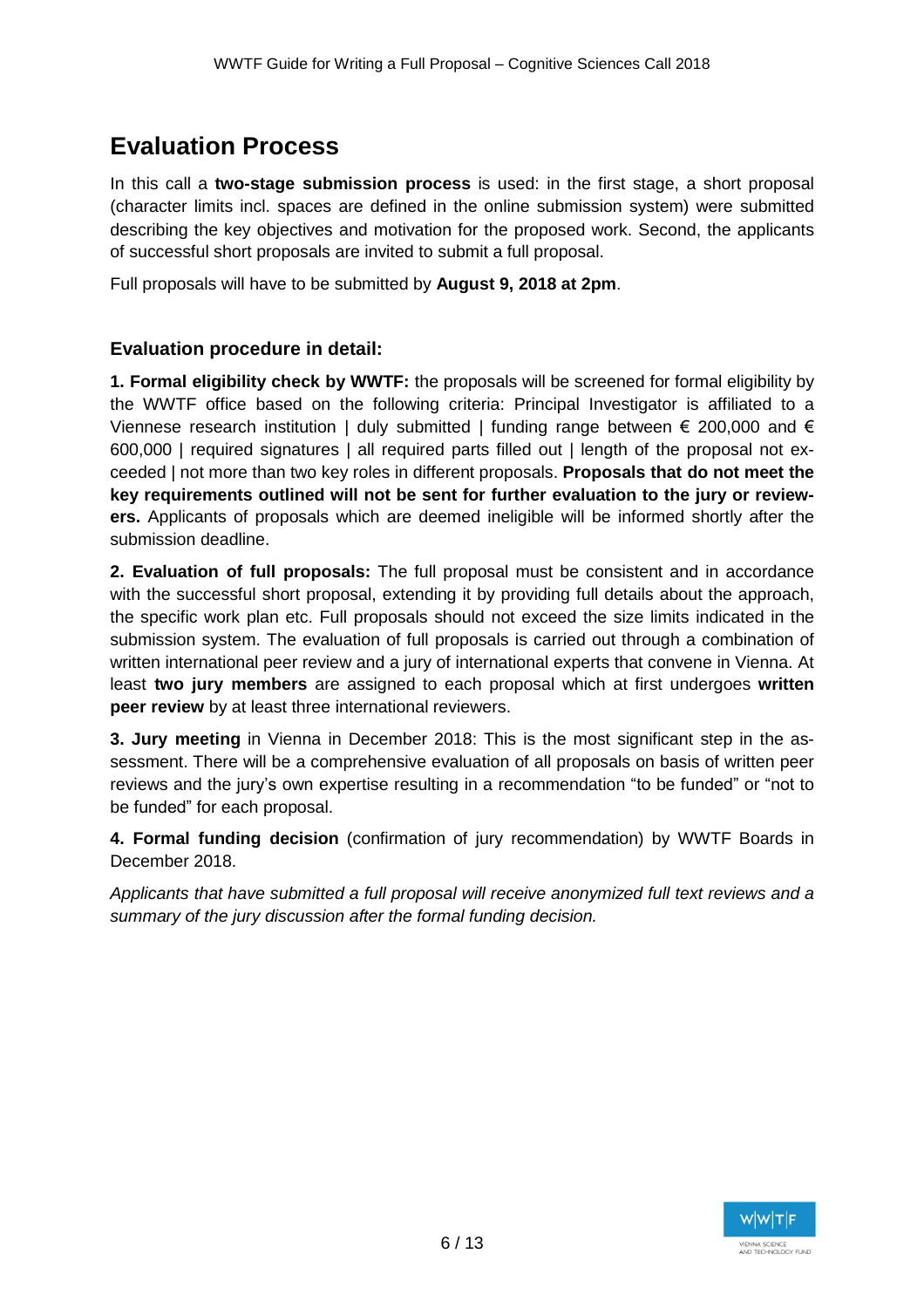## **How to use WWTF's Online Submission System**

- 1. Go to [https://funding.wwtf.at](https://funding.wwtf.at/)
- 2. **Log in**, choose the call, and select your proposal.
- 3. **Full proposal**: Fill in requested information in *online forms* and *upload requested files* (in PDF format). You can save the current status of your proposal at any time and access the system multiple times and edit the provided information!
- *4.* **Submit proposal**: The submit button becomes active only after all requested information has been filled in and uploaded (signaled by a green check mark next to the chapter title); Please be aware that after submission no changes are possible anymore!

*Note: The submission system closes at 2 pm on the day of the deadline. The upload limit of the "Research Project" and additional PDF uploads is 8MB (excluding the ethical approval(s)).*

## **Required Structure of a WWTF Full Proposal**

Applications to WWTF undergo an assessment by international scientists, thus all proposals must be written in **English**, except the "General Description" in German. Please write precisely and to the point but include sufficient detail to allow an evaluation by international peers.

The information for the full proposal consists of a part that is written "offline" and has to be uploaded as one PDF document as well as information that has to be filled in directly in the online submission system.

**Offline / word processing part** of the proposal:

- Some parts of the full proposal must be written offline with a word processing programme to allow images, tables, etc. and then uploaded (as a PDF file) to the WWTF submission system. A template is provided for this part of the proposal, which you can find in section 2. Research Project in the submission system.
- You may use the word-processing software of your choice but we kindly ask you to use a **common font type such as Arial and a font size of 11pt. Line spacing should be between 1.3 and 1.5**. If these style recommendations are drastically changed, thereby causing legibility issues, this might be cause for formal rejection of the proposal.
- Please **do not add any headers or footers** (such as page numbers, proposal number, title of proposal) to the file since this information will be added automatically upon upload of the PDF.

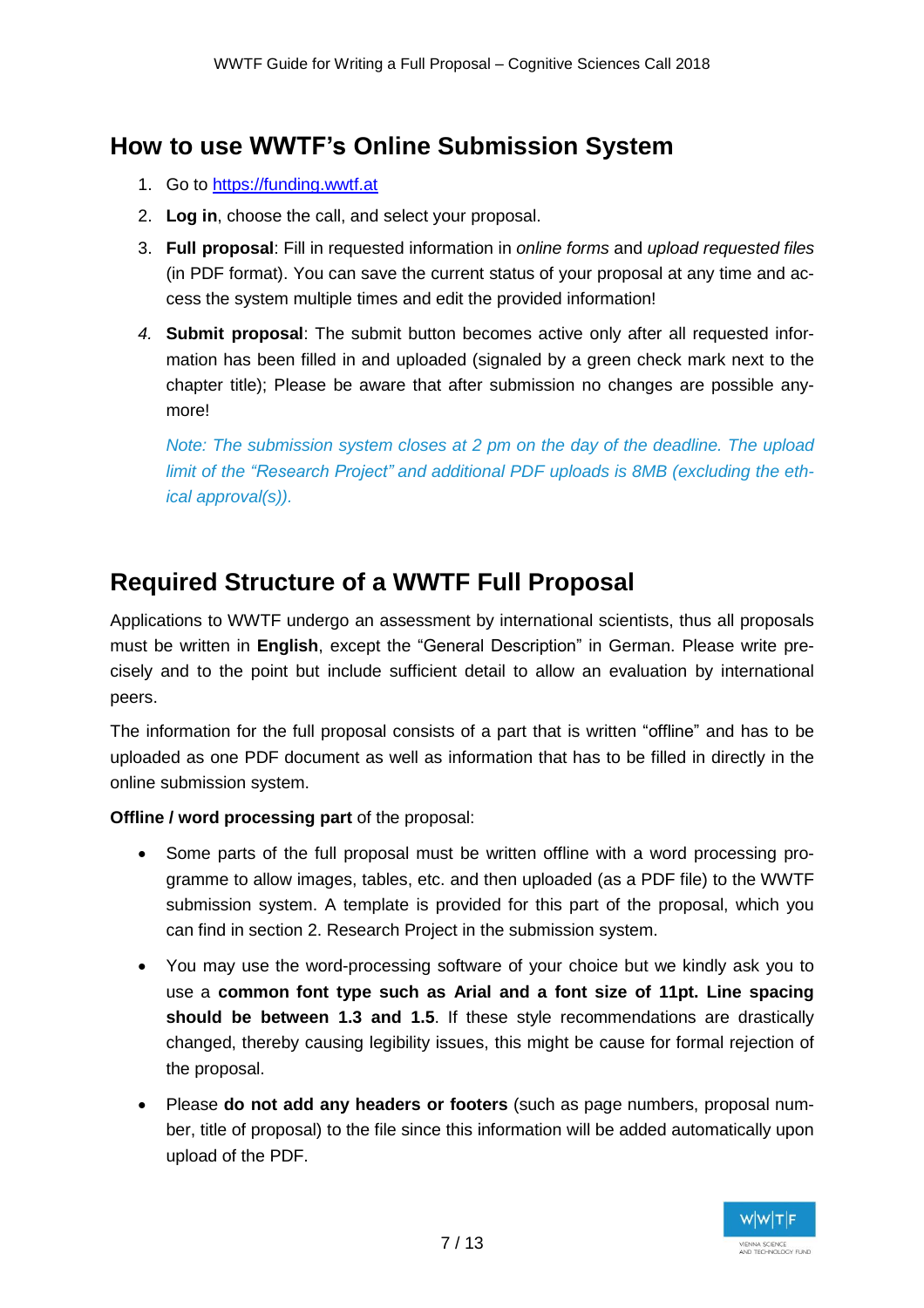- You **may include figures, tables**, etc. to improve the scientific presentation. Please note that the **size limit for the overall proposal is 8 MB**, therefore, bear in mind the appropriate resolution/file size of the figures.
- The length of the offline part of the **full proposal may not exceed 15 pages**. Please note that the system blocks the upload if this page count is exceeded.
- Bear in mind that the **full proposal is an extension of the short proposal** you have already submitted. Thus, substantial changes of in the project may impact the evaluation of the project by the jury.

**Online part** of the proposal:

- The title of the research project, keywords and the key applicants (PI, Co-PI, and core team members) must be identical to those on the short proposal. No substitution, deletions or additions of key applicants are allowed.
- All character limits include spaces.

## **1. Project Summary (online)**

- **Basic information** of the project such as the title is already filled-out. Information is transferred from the short proposal. The project duration can be changed, however major deviations from the short proposal must be thoroughly justified.
- **Scientific abstract** (up to 1,500 characters including spaces) in English will be the first information jury members and peer reviewers read.
- **General description** (up to 1,500 characters including spaces) in **German** is mandatory and will be used by WWTF for public relations work (such as the WWTF webpage) in case of funding, but will not be visible in the final electronic proposal and print-out (for the panel and peer reviewers). We ask you to write a simplified summary and not simply translate the scientific abstract into German.
- **Suggested peers** (for peer review): Applicants must suggest five international peers from fields of competences who are able to review the proposal. Suggested reviewers who you have previously worked with (publication activity, research cooperation, etc.) will not be considered due potential conflicts of interest. Please provide up to five keywords or phrases that describe the reviewers' fields of competence to allow for a balanced set of reviewers to be chosen.
- **Excluded peers** (for peer review) (optional, max. 3): Applicants may, without stating any reasons, exclude up to three peers (i.e. individual researchers and not institutions) from reviewing your proposal. The names will be stored in the WWTF database and will not be visible in the electronic proposal or print-out. Please note that we will review internationally only, thus, no reviewer with an Austrian affiliation or with very close links to Austrian research will receive the proposal.

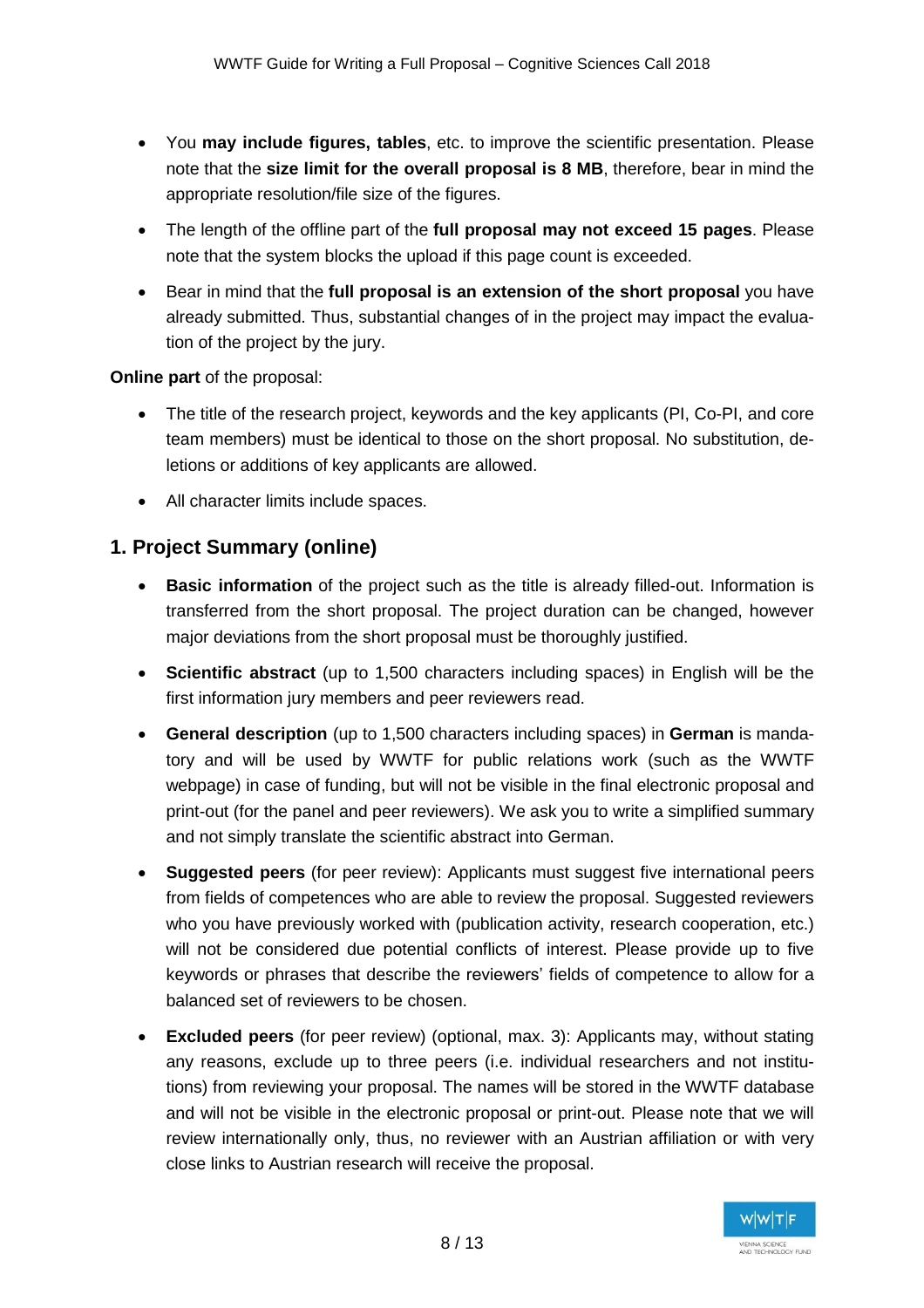## **2. Research Project (max. 15 pages including figures, PDF upload) (a template is provided in the submission system)**

Page numbers are indications about the expected length of each part, however, we allow for some flexibility between subchapters if this allows for a more precise presentation of the project. However, please note that the omission of individual parts may result in a negative evaluation.

#### **I. Project description** (about 4 pages)

- **a.** Subject of the research
- **b.** State of the art and key scientific challenges
- **c.** Research questions and hypotheses

#### **II. Objectives and expected outcomes** (about 1 page)

- **a.** Objectives of the project
- **b.** Expected results and outcomes

#### **III. Innovativeness and relevance** (about 2 pages)

- **a.** Contribution and relevance of the work to the cognitive sciences
- **b.** Innovative aspects of the proposal
- **c.** Interdisciplinarity

#### **IV. Methodological approach** (about 5 pages)

- **a.** Methodology
- **b.** Research plan (including Gantt chart)
- **c.** Feasibility and risk management

#### **V. Roles of personnel** (about 1,5 page)

- **a.** Roles and competences of key researchers
- **b.** Project management
- **c.** Research environment
- **VI. Key references** (about 1,5 pages)

#### **Online form**

Upload "Research Project"

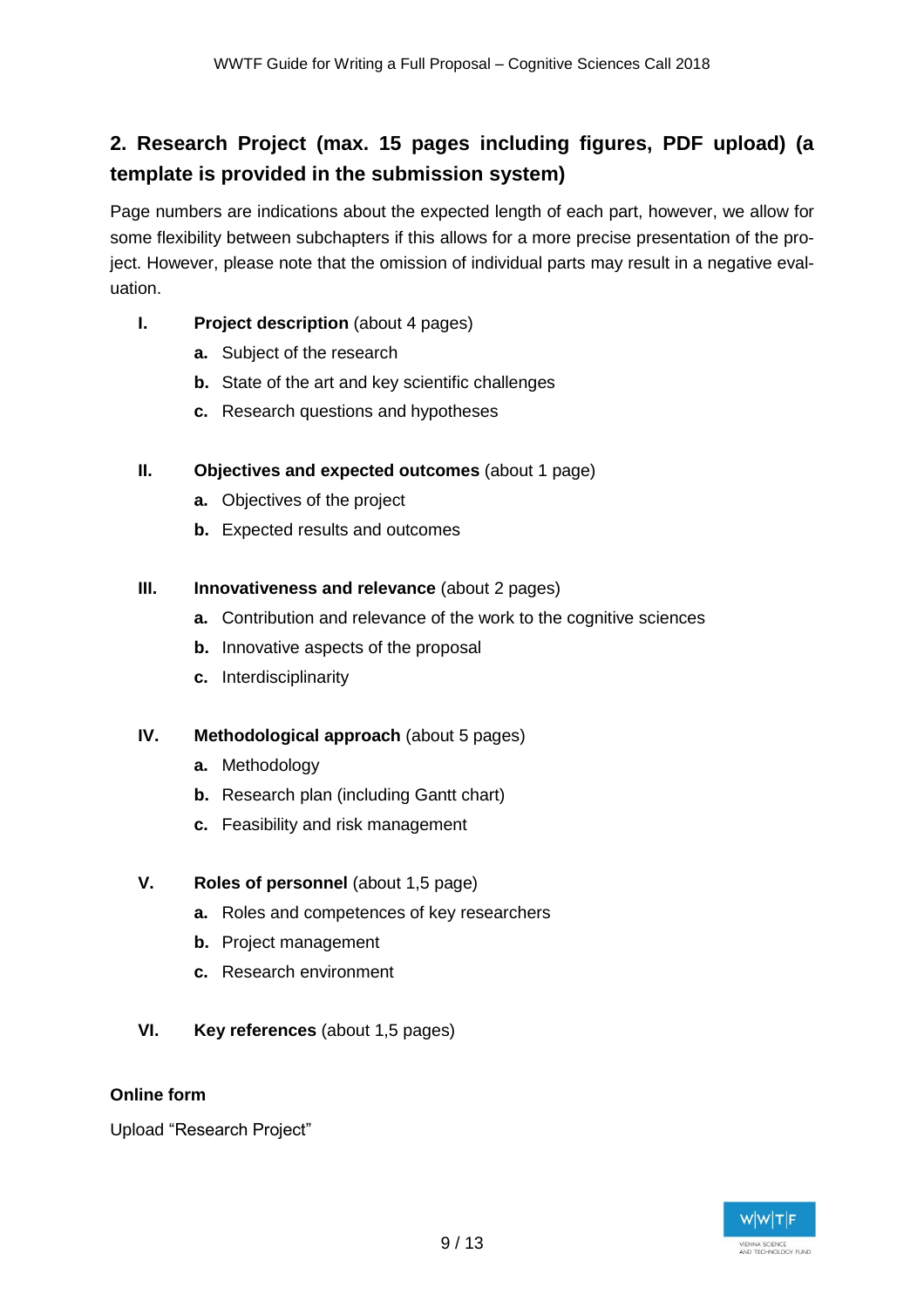#### **Potential ethical aspects (max. 750 characters)**

Confirmation if an **approval of an ethics committee / institutional review board** is required or not. **If yes, upload the ethical approval(s) as a single PDF.** There is no page limit, but the document may not exceed 5MB. This PDF is only for internal use and will not be sent to the panel or the peer reviewers. Also see p.4 on ethical aspects in this guide.

## **3. Project Team**

Persons and their roles filled into the system for the short proposals (PI, Co-PI, core team members) cannot be changed or deleted. The roles and responsibilities of these persons as well as their specific competencies for the proposed project can be described in detail (max. 500 characters per textbox). The CV uploaded in the short proposal stage can be replaced; however the use of the WWTF CV Template is mandatory also at this stage. The template can be downloaded in this section of the proposal in the submission system.

Further persons not in a "key role" (all but PI, Co-PI, core team members) can be added. This is relevant to calculate the project budget. Placeholders for future team members can be added by selecting "N.N." from the *Title* drop-down and allocated a budget in the next section, multiple N.N.s should be numbered in the surname box.

|                 | Title: *              | First/given name(s): *<br>٥ | Last name/sumame: *             |
|-----------------|-----------------------|-----------------------------|---------------------------------|
|                 | Year of birth: *      | Highest academic title:     | Date of doctorate: (dd.mm.yyyy) |
| Institution: *  |                       | $\ddot{\phantom{0}}$        |                                 |
| Staff category* | $-$ please select $-$ |                             |                                 |

add Additional person

*Staff categories: "Senior personnel", "Post-Doc", "PhD student", "Diploma student", "Office, technician"*

To add an additional person from a different institution other than the institutions of the three persons from the core team, you first have to add an additional partner institution.

In total, a maximum of 5 institutions can be entered.

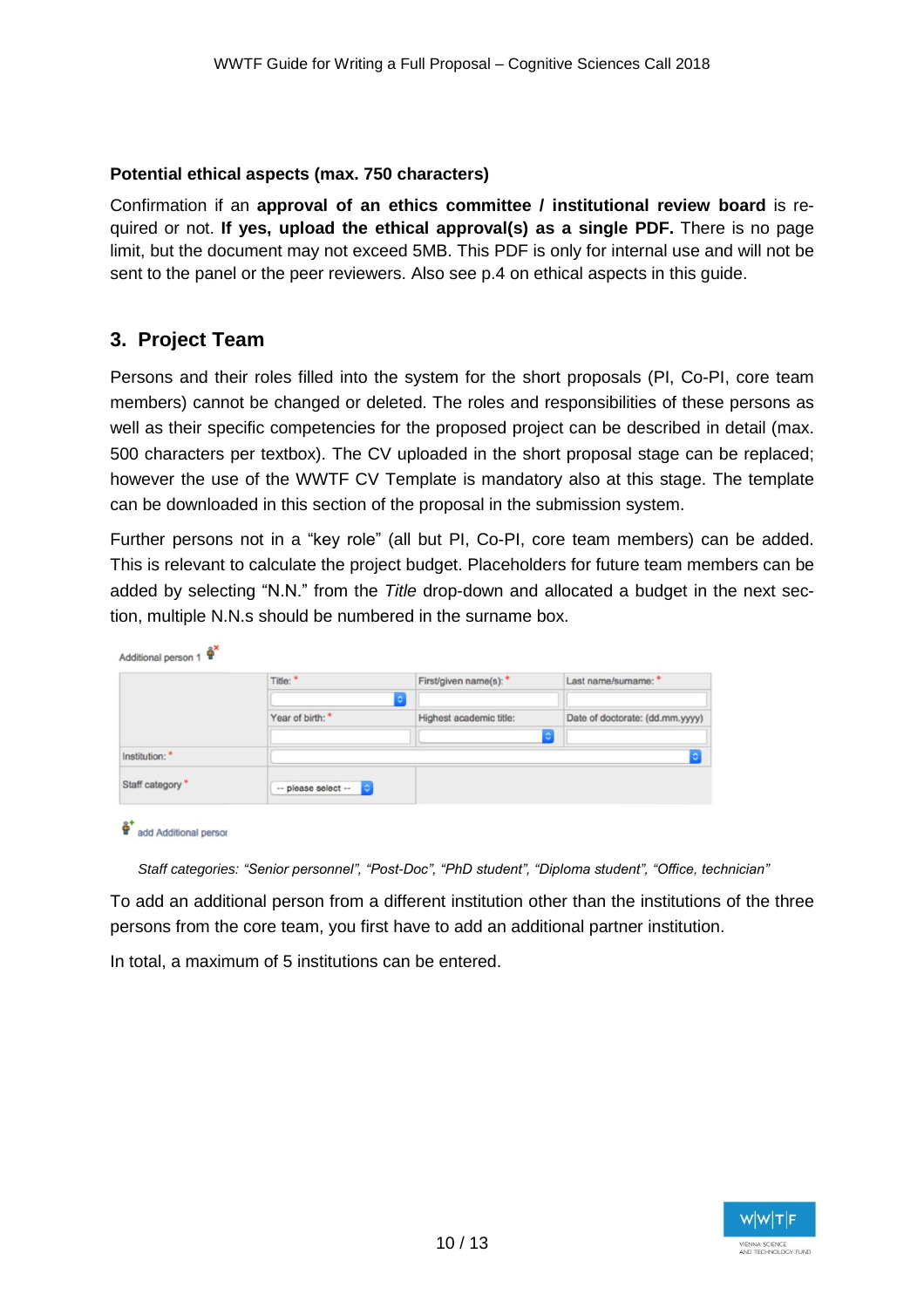| <b>Partner Institution(s)</b>     |              |                   |                       |                      |
|-----------------------------------|--------------|-------------------|-----------------------|----------------------|
| Partner Institution 1             |              |                   |                       |                      |
| Contact person:                   | Title: *     | Academic title: * | First/given name(s):* | Last name/surname: * |
|                                   | $\checkmark$ | $\checkmark$      |                       |                      |
| Partner institution: *            |              |                   |                       |                      |
| Institute/department<br>/group: * |              |                   |                       |                      |
| Address:*                         |              |                   |                       |                      |
| Zip code/city<br>/country: *      |              |                   |                       | $\checkmark$         |
| E-mail:*                          |              |                   |                       |                      |
| Telephone: *                      |              |                   |                       |                      |
| Website:*                         |              |                   |                       |                      |

- **Gender Management Policy** (up to 750 characters including spaces): Please describe how your project manages gender equality issues for example in job announcements, recruitment of staff and working environment.
- **Plans for Human Resources Development** (up to 750 characters including spaces): Please describe how your project contributes to human resources development of the team members (e.g., providing opportunities for research, staff exchange, teaching and mentoring).

### **Project Budget**

 $\overline{a}$ 

- **Planning of personnel costs (Table 1)** includes the names and staff category of all persons listed in part "3. Project Team" which are automatically filled in. First choose the funding source (WWTF, in-kind, WWTF & in-kind) and then add the average yearly time commitment for each project year. The average yearly time commitment for the funding source category "in-kind" is set to a minimum of 5%. Finally, for those persons where WWTF funding is requested, fill in the salary corresponding to a **100% employment<sup>1</sup>** (full time equivalent) in the respective column. The total funding applied for each person will then automatically be calculated including a 3% annual salary increase. At the end of Table 1 you will see the total personnel costs applied for from WWTF. Costs are calculated in **thousands of Euro**, e.g. 305.60 k Euro = 305,600 Euro.
- **Planning of non-personnel costs (Table 2)**, project related costs for equipment, consumables, travelling, publications, organization of workshops/ conferences/ …, and other costs) has to include a concise description of costs per cost category/ insti-

**<sup>1</sup>** Please be aware that the PhD salary listed by the FWF is for a 75% or a 30 hours position.

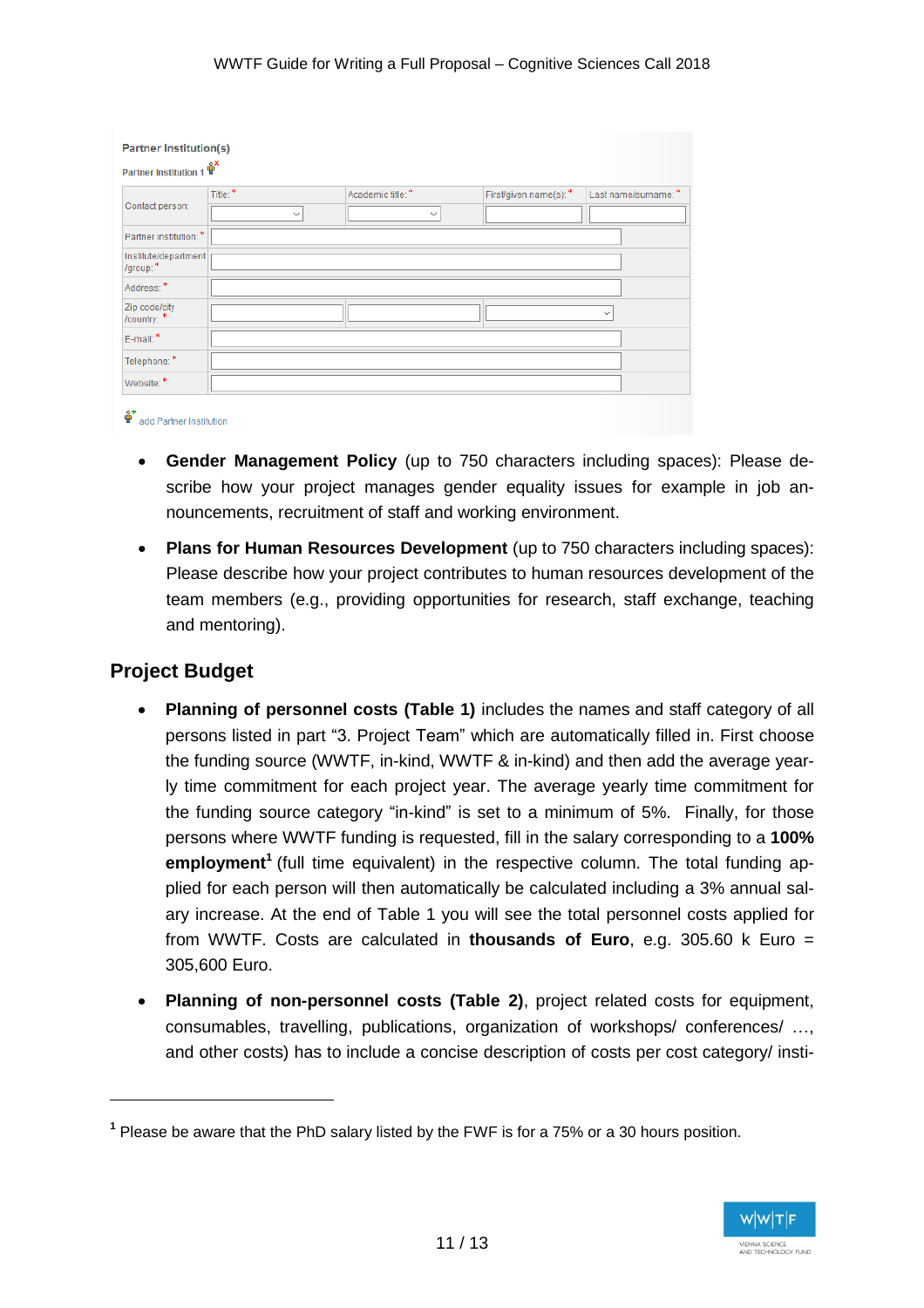tution as well as the funding applied for. The budget for non-personnel costs is limited to max. 30% of overall WWTF funding.

- **Total funding applied for per institution (Table 3)** details the direct costs that will be automatically filled in using the information provided in tables 1 and 2. Kindly add the overhead percentage (i.e., indirect costs) per involved institution as an integer between 0 (no overheads claimed) and 20 (20% overheads claimed). Finally, Table 3 will give you an overview on the total funding applied for from WWTF per involved institution. Up to 20% of the budget may be allocated to institutions outside of Vienna. Note: Minimum funding volume is 200,000 €, the upper limit is 600,000 €. *There should not be any significant changes in the requested volume in comparison to the short proposal. Exceptions are accepted but require an explanation in the section "Explanation of Cost Planning".*
- You are also asked to tick a checkbox that you are aware of the **overhead policy** of your institution.
- **Explanation of Cost Planning** (max. 3.000 characters): WWTF provides substantial funding for scientific projects covering all project related direct costs plus a maximum of 20% overheads (i.e., "indirect costs"). Therefore, WWTF requires an explanation of your cost planning and detailed calculations of personnel costs (which should comprise the major part of the project related costs) as well as planning of project related costs for equipment, consumables, travelling, publications, organization of workshops/ conferences/ … and other project related costs
- Last but not least you must **disclose other applications for funding** of the same project: Is this project (or parts of it) already subject to ongoing requests for funding?

## **5. Affirmations and Authorization**

WWTF requires the Principal Investigator and Core Team Members to sign a print-out of the affirmation form.

In addition, WWTF requires that the print-out contains the signatures of the authorized person(s) of all participating institutions to which the persons signing the "Authorization" are affiliated in case of funding. The names of the person(s) signing the authorization for each hosting institution have to be inserted into the provided text-boxes in the system.